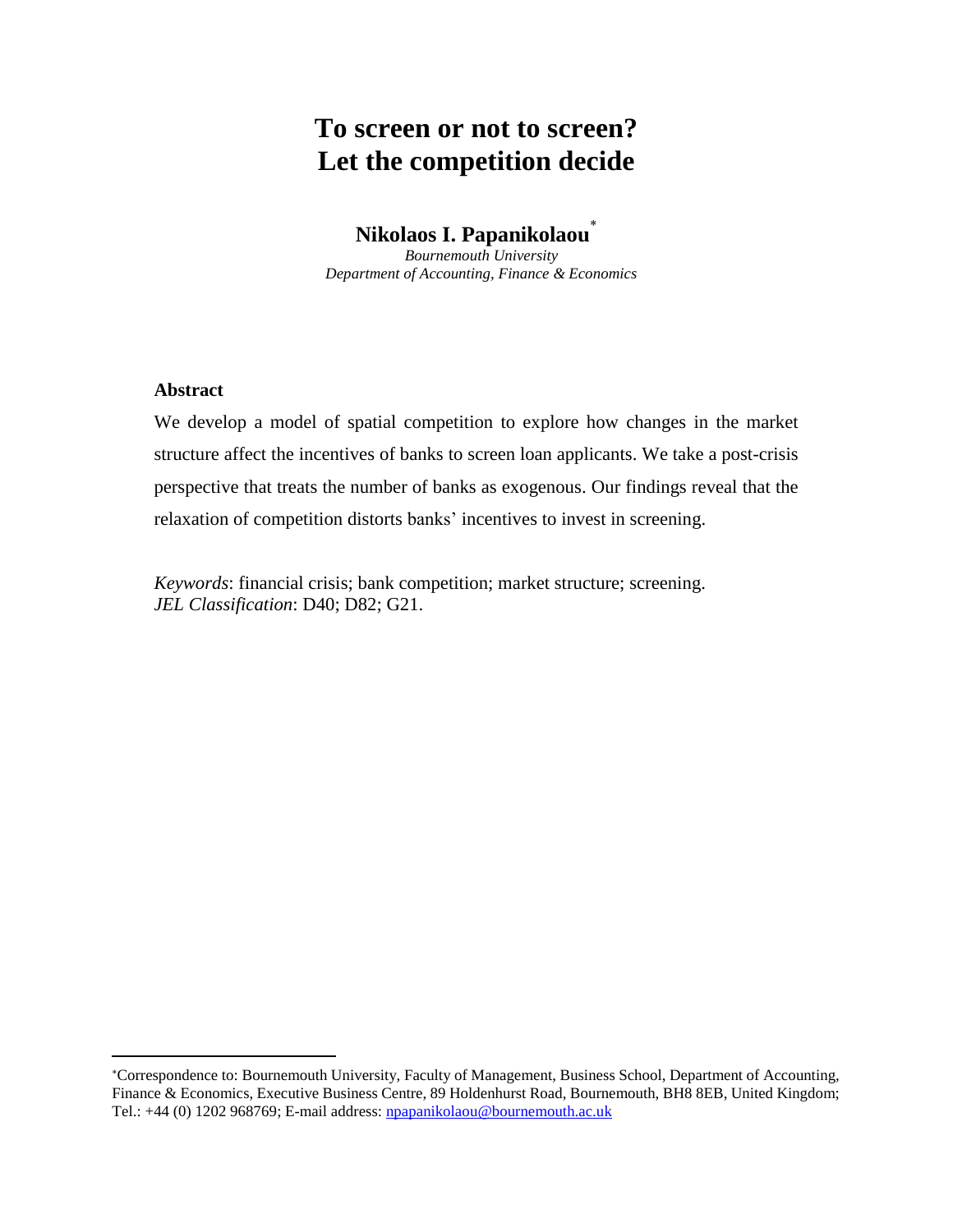#### **1. Introduction**

The late 2000s financial meltdown dramatically transformed the market conditions in the banking sector. A new landscape has been shaped due to the numerous mergers and acquisitions, which occurred in the wake of the crisis. In this context, many troubled banks either gone bankrupt or received financial assistance in the form of bailouts, which further fed the transformation of the structure of the banking market. As Calderon and Schaeck (2016) point out, financial crises spawn several reforms in banking such as recapitalisations, consolidations, and assisted failures, which substantially affect the degree of competition.

In view of these profound changes, a relationship which is once again at the forefront of academic and policy debates is that between market structure and banks' incentives to screen loan applicants. We examine this relationship from a theoretical viewpoint deviating from the bulk of the relevant literature which takes a pre-crisis perspective assuming that the market structure is endogenous in the sense that it is determined by the entry decisions as dictated by the profitability in the sector. In our model setup, we take a post-crisis perspective and treat the number of banks as exogenous on the basis of the following two factors. First, the various government interventions in the form of bailouts, assisted failures, and non-market-based consolidations, which have been the key determinants of the banking market structure in the aftermath of the crisis. And, second, the fact that the banking industry has been subjected to heavy regulation all the years following the crisis. On the whole, the number of banks in the market is thought of as a policy makers' decision variable in our analysis.

The rest of the paper is structured as follows. Section 2 lays out the basic model of interbank competition in the credit market with banks engaged in screening activity. Section 3 characterises the equilibrium and discusses the results and the key implications. Section 4 summarises the paper and concludes.

#### **2. The model**

We consider a model of spatial competition à la Salop (1979) with two classes of players: banks and entrepreneurs. Both are risk-neutral and live for one period, which is composed of Stage 1 and Stage 2.

 Entrepreneurs are located symmetrically around a circle of length 1 and their total mass is normalised to 1. Each entrepreneur is endowed with a project that requires an investment of one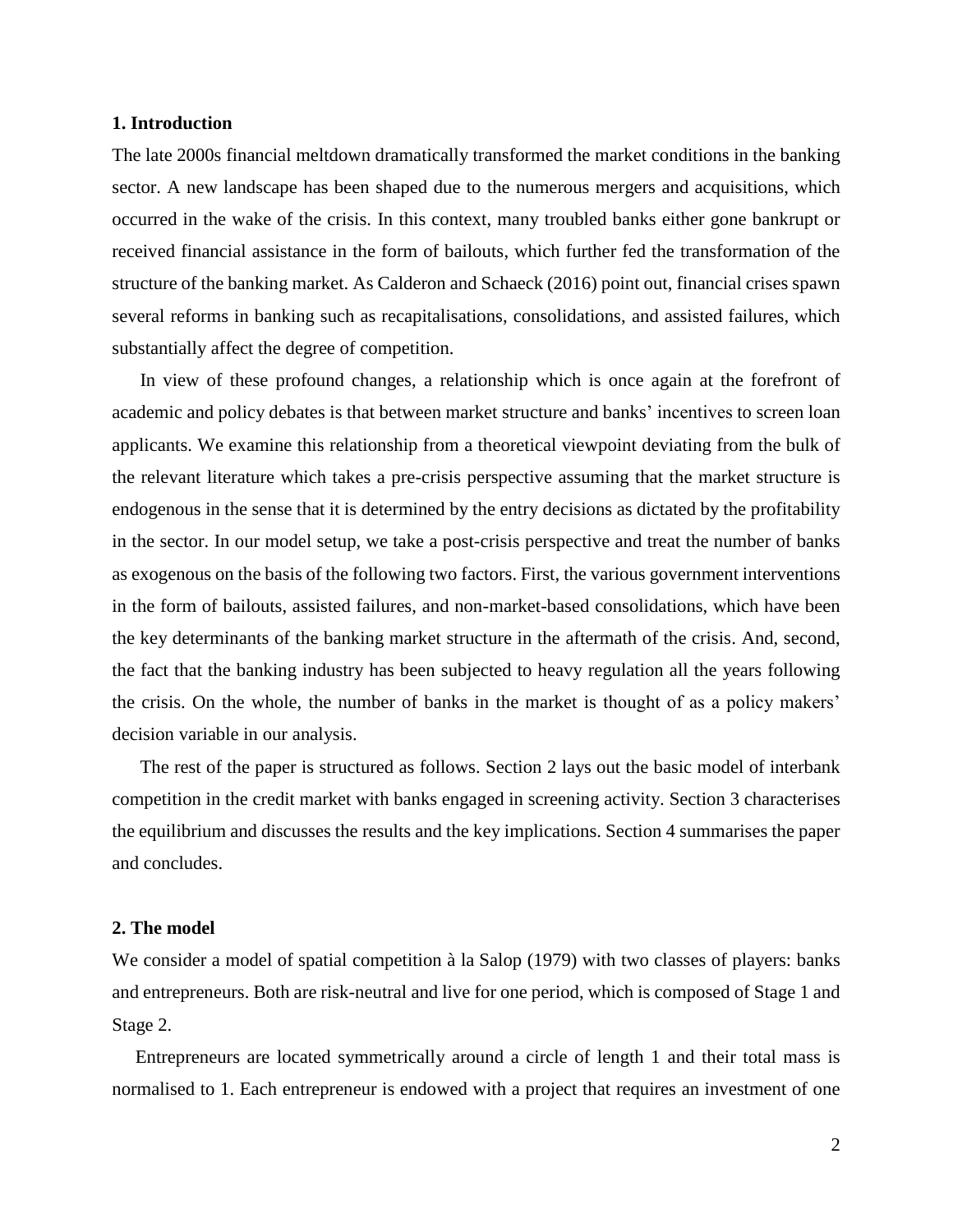unit of money. No initial wealth is assumed so that if a project is to be initiated, entrepreneurs must obtain credit from banks.<sup>1</sup> A project either succeeds with probability  $p_{\theta} \in (0,1]$  yielding a stochastic return  $R(p_{\theta}) > 1$ , or fails with  $1 - p_{\theta}$  and returns nothing. The parameter  $\theta$  describes entrepreneurs' type and takes the following two values:  $\{h, l\}$ , where *h* stands for high- and *l* for low-quality projects. It, therefore, holds that  $p_h > p_l$  and  $R(p_h) > R(p_l) > 1$ , implying that  $p_h R(p_h) > p_l R(p_l)$ , i.e., the expected returns of a type-*h* project are always higher.

The fraction of entrepreneurs with high-quality projects equals to  $q(0\leq q\leq 1)$ , where  $q$  is common knowledge. That is, both parties know that in each point of the circle's periphery there is a mass *q* of entrepreneurs with *h*-type projects and a mass (*1-q*) of entrepreneurs with *l*-type projects. The two-point distribution of  $\theta$  is assumed to be public information. However,  $\theta$  itself is observable only to entrepreneurs in the beginning of Stage 1. This means that entrepreneurs are aware of the quality of their own projects, while this information is not known to banks.

 Each entrepreneur expresses his preference over a particular type of bank loan by travelling along the circumference at a per length transportation cost  $\tau_{\theta}$  >0. Hence, preferences are assumed to be sufficiently heterogeneous to allow the relocation of entrepreneurs on the circle.<sup>2</sup> The distance  $d_{\theta}$  >0 that an entrepreneur covers to reach a bank is a measure of his disutility to buy a less-than-ideal product. Subsequently, the total cost of buying one unit of money equals to the sum of the lending rate increased by the total transportation cost ( $\tau_{\theta}d_{\theta}$ ) the entrepreneur is required to sustain to reach the bank of his preference.

 The market consists of *n≥k* banks, which, like entrepreneurs, are also symmetrically distributed on the unit circle. Banks are profit maximisers and compete in prices, i.e., loan interest rates.<sup>3</sup> Banks are faced with an informational problem in their lending decision as they do not know the exact type of applicants and thus the quality of the proposed projects. They, therefore, proceed to screen entrepreneurs to obtain their type. Since screening is a costly activity, a bank is capable of identifying the type of entrepreneurs at a cost  $e \in (0,1]$  per unit invested. A higher *e* corresponds to

 $\overline{a}$ 

 $<sup>1</sup>$  The term 'entrepreneurs' is, therefore, used interchangeably with the terms 'borrowers' and 'applicants' throughout</sup> the paper.

 $2$  The idea behind this is that entrepreneurs incur some disutility by conducting business with a bank that is not of their type.

<sup>&</sup>lt;sup>3</sup> We do not model competition on the deposit market assuming that the supply of deposits is perfectly elastic at an interest rate that is normalised to zero.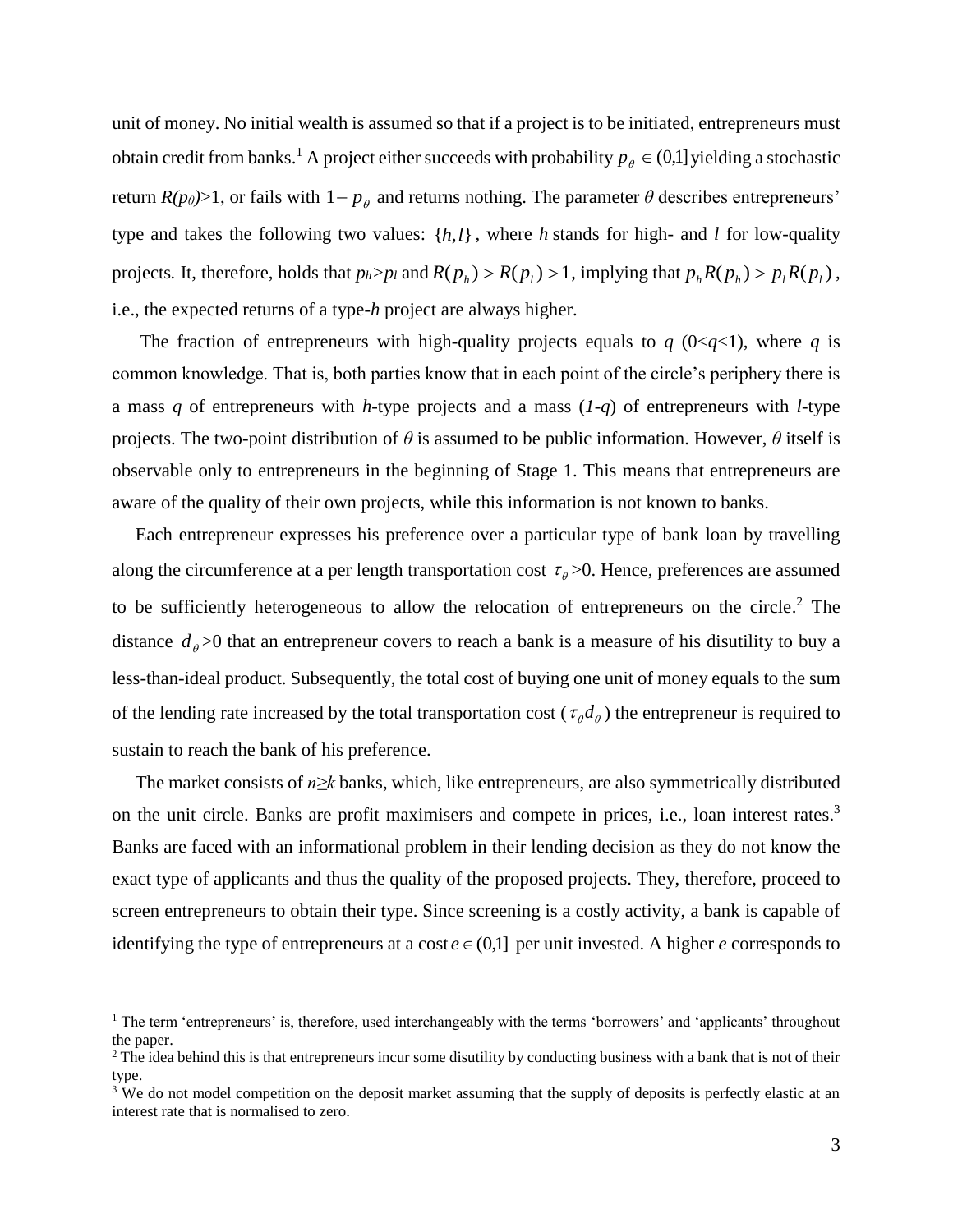a higher screening cost, or, alternatively, to a more extensive screening effort. We assume that screening is non-contractible, so that banks cannot sell it to their customers as service; also, that the signal received is strictly proprietary in that it is not observable to any other bank in the market. Additionally, screening technology is perfect in the sense that the signal is not noisy. After distinguishing high- from low-quality projects, banks offer entrepreneurs a loan rate  $r_\theta$  chosen from the set  $\{r_l, r_h\}$ . By being offered distinct rates, entrepreneurs learn the type which has been assigned to them and travel to the bank that satisfies their type to apply for credit.

It is important at this point to make a distinction between transaction and relationship banking.<sup>4</sup> The former type of banking involves arm's length transactions with borrowers rather than longterm relationships (Boot and Thakor, 2000). This business model treats each loan transaction as a single deal and focuses on the risk entailed in a loan contract. Also, under transaction-based banking practices, the price of the service rather than the relationship that the firm holds with the financial intermediary is the means of attracting a steady stream of business. Studies that shed the spotlight on this form of banking focus on a single banking service paying little or no attention on the synergies between different services, assume homogeneous banks in the sense that banks have no prior information on the risk profile of loan applicants, and examine the acquisition of 'hard' instead of 'soft' information. Our model combines all these features and, hence, our study falls into the area of transaction-based banking.

 On the other hand, relationship banking is mainly focused on small business lending. It refers to the provision of a variety of financial services towards the establishment of long-term relationships of (mainly) small banks with customers through multiple interactions. Loans are packaged with other services so that the relationship with a borrower has a marketing value for the bank and, as such, the bank needs to consider the overall cost of rejecting a loan when choosing the optimal screening effort.<sup>5</sup>

 Our model can be extended to a relationship-banking environment in two ways. First, if we assume a multi-product (instead of a mono-product) banking market where both loans and deposits are offered. In such a case, relationship banking can be examined on a stand-alone basis. Second, if we distinguish between incumbent and *de novo* banks where the former institutions lend to the

 $\overline{a}$ 

<sup>4</sup> We thank an anonymous reviewer for this suggestion.

<sup>5</sup> Bolton et al. (2013) provide an excellent discussion of the similarities and differences between relationship and transaction-based banking.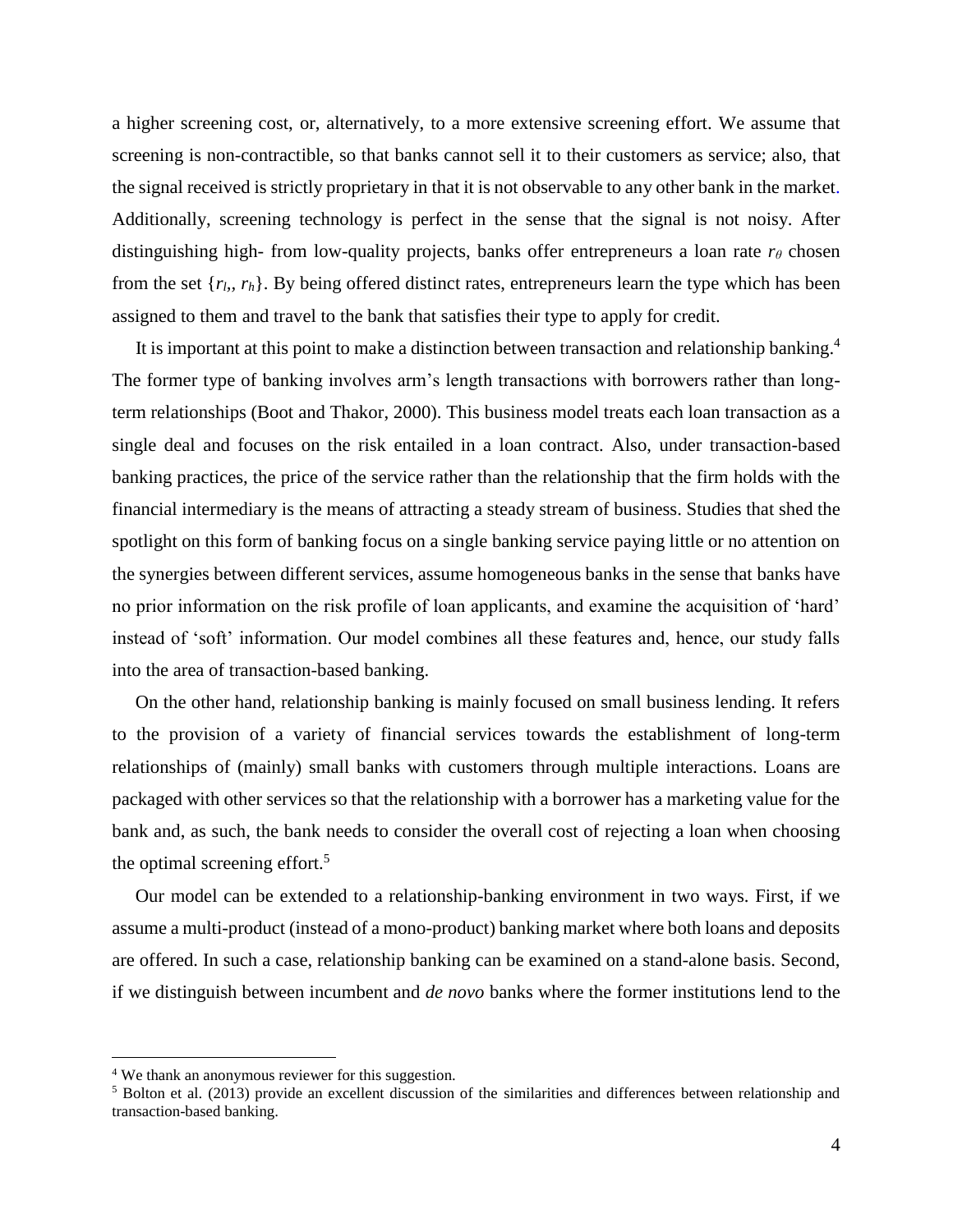same business for a second time and, hence, obtain an informational advantage compared to the latter institutions. In this case, relationship banking and transaction-based banking can be can simultaneously examined. Both extensions are left for further research.

#### **3. Equilibrium**

At Stage 1, banks screen entrepreneurs and reveal their type. Banks then compete in the credit market by simultaneously making their price offers to entrepreneurs as appropriate. At Stage 2, entrepreneurs observe the loan rates and travel to the bank that offers the contract that is compatible with their type.

 The equilibrium solution is obtained by backward induction. For any given *rθ*, the expected net return of a type-*θ* entrepreneur is:

$$
p_{\theta}[R(p_{\theta}) - r_{\theta}] - \tau_{\theta} d_{\theta} \tag{1}
$$

An entrepreneur applies for credit only if his expected net profit is non-negative:

$$
p_{\theta}[R(p_{\theta}) - r_{\theta}] - \tau_{\theta}d_{\theta} \ge 0 \Leftrightarrow d_{\theta} \le \frac{p_{\theta}[R(p_{\theta}) - r_{\theta}]}{\tau_{\theta}}
$$
(2)

Since  $d_{\theta} > 0$ , it holds that  $\frac{P_{\theta} P_{\theta} P_{\theta}}{P_{\theta}} > 0$  $\frac{[R(p_\theta)-r_\theta]}{2}$  $\overline{\phantom{0}}$  $\theta$  $\theta$ LIV $P\theta$ )  $\theta$ τ  $p_{\theta}[R(p_{\theta})-r]$ . Both  $p_\theta$  and  $\tau_\theta$  are larger than zero, and, hence,  $R(p_\theta)$ -

 $r_{\theta} > 0$ , i.e.,  $R(p_{\theta}) > r_{\theta}$ . This condition stands for the project's viability constraint and shows that the return of an investment project must always outweigh the lending cost. In fact, this condition ensures that eq. (2) is not violated.

Assuming that eq. (2) holds with equality, we obtain:

$$
d_{\theta} = \frac{p_{\theta}[R(p_{\theta}) - r_{\theta}]}{\tau_{\theta}}
$$
 (3)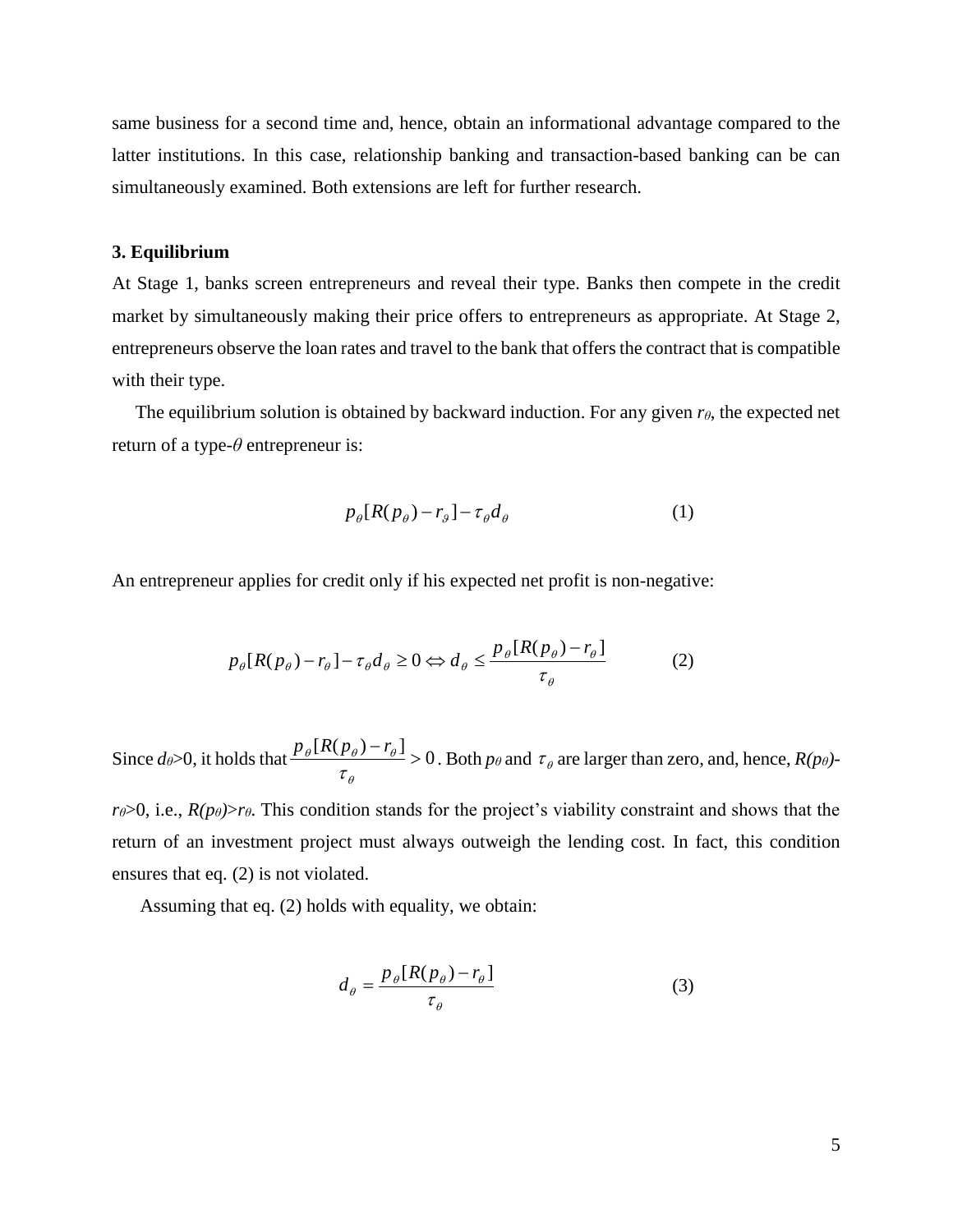Eq. (3) shows that it is not profitable for any entrepreneur to apply for a loan beyond *dθ.* Since entrepreneurs have been informed the type that has been assigned to them in the beginning of Stage 2 when banks made them a price offer (either *r<sup>h</sup>* or *rl*), we can extract the following equations:

$$
d_h = \frac{p_h[R(p_h) - r_h]}{\tau_\theta} \tag{3a}
$$

$$
d_{l} = \frac{p_{l}[R(p_{l}) - r_{l}]}{\tau_{\theta}}
$$
 (3b)

Our focus is on symmetric Nash equilibrium in the loan market. That is, we do not examine collusive equilibria as those sustainable with trigger strategies. Without loss of generality, we assume that a typical bank *j* offers a rate  $r^j_\theta$ ,  $j=1,2, ..., n$  and that  $\tau_\theta$  is small enough (but not equal to 0) for the banking market to be wholly covered. In this scheme of things, bank *j* is located equidistantly between banks  $j+1$  and  $j-1$  that charge  $r_\theta^{j+1}$  and  $r_\theta^{j-1}$ , respectively. An entrepreneur of type- $\theta$  located at a distance  $d_{\theta} \in (0,1/n]$  from bank *j* is indifferent between borrowing from *j* and borrowing from its nearest neighbour, say  $j+1$ , if:

$$
p_{\theta}[R(p_{\theta}) - r_{\theta}^{j}] - \tau_{\theta}d_{\theta} = p_{\theta}[R(p_{\theta}) - r_{\theta}^{j+1}] - \tau_{\theta}(\frac{1}{n} - d_{\theta})
$$
(4)

Eq. (4) is the indifference condition, which indicates the exact location of the type- $\theta$  marginal borrower. The latter borrower is located half-way between banks *j* and *j+1*.

Solving eq. (4) for  $d_{\theta}$  yields:

$$
d_{\theta}(r_{\theta}^{j}, r_{\theta}^{j+1}) = \frac{1}{2n} + \frac{p_{\theta}(r_{\theta}^{j+1} - r_{\theta}^{j})}{2\tau_{\theta}}
$$
(5)

Bank *j* faces the following demand for loans: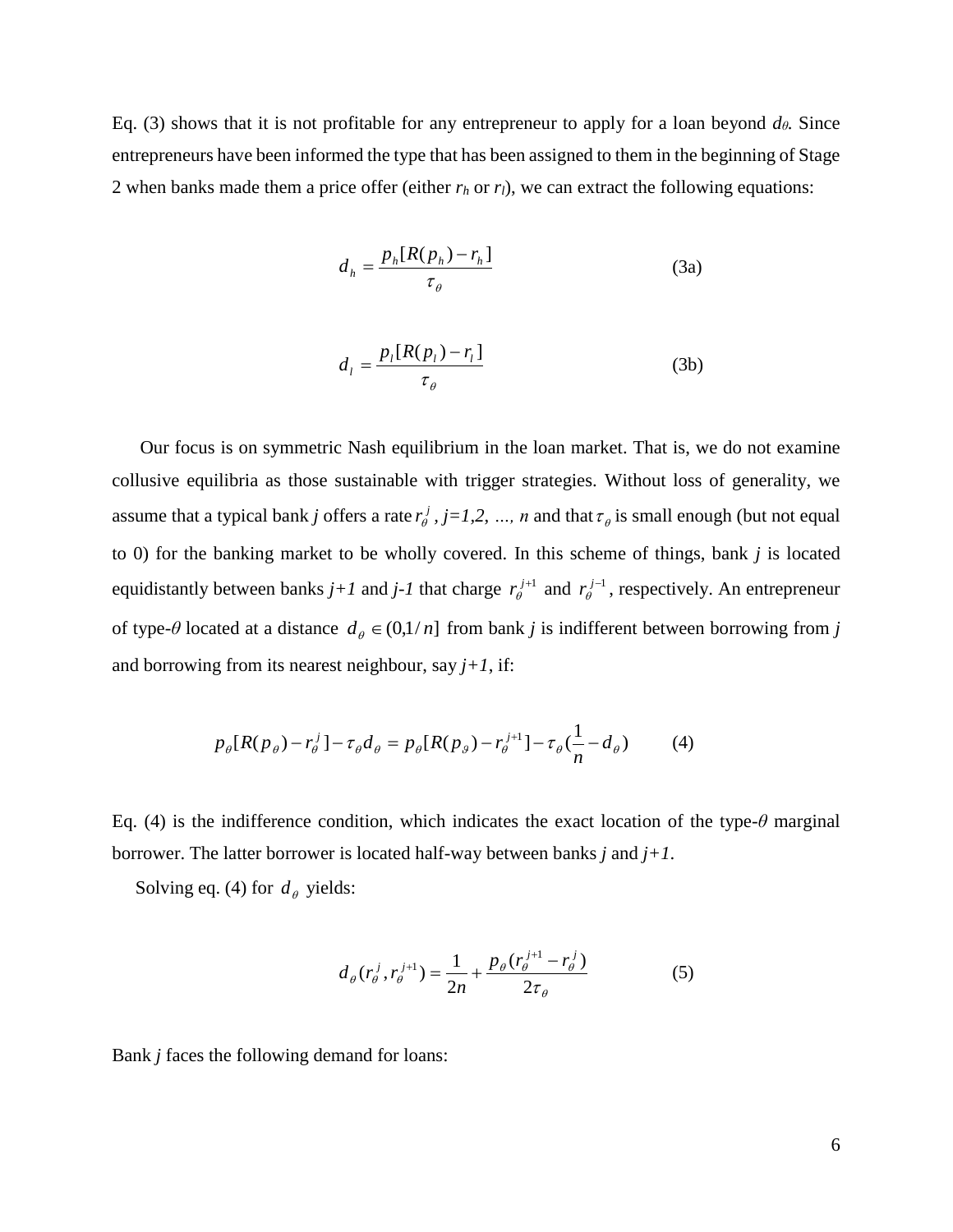$$
L^j_\theta(r_\theta^j, r_\theta^{j+1}) = 2d_\theta = \frac{1}{n} + \frac{p_\theta(r_\theta^{j+1} - r_\theta^j)}{\tau_\theta} \tag{6}
$$

For  $\theta = h$ , eq. (6) equals to:

$$
L_h^j(r_h^j, r_h^{j+1}) = 2d_h = \frac{1}{n} + \frac{p_h(r_h^{j+1} - r_h^j)}{\tau_\theta}
$$
 (6a)

Correspondingly, for *θ=l*:

$$
L_{i}^{j}(r_{i}^{j}, r_{i}^{j+1}) = 2d_{i} = \frac{1}{n} + \frac{p_{i}(r_{i}^{j+1} - r_{i}^{j})}{\tau_{\theta}}
$$
(6b)

We now turn to consider Stage 1. The optimisation problem of bank *j* is regarded as choosing the optimal lending rates  $r_h^{*j}$  $r_h^{*j}$  and  $r_l^{*j}$  $r_i^{*j}$  by appropriately pricing heterogeneous borrowers through the screening mechanism given similar choices of the other banks. Hence, bank *j*'s expected net returns per unit of loans granted to borrowers with *h*-type and *l*-type projects are:

$$
u_h^j(r_h^j) = qp_h r_h^j - (1+e)
$$
 (7a)

and

$$
u_l^j(r_l^j) = (1-q)p_l r_l^j - (1+e)
$$
 (7b)

Bank *j* solves the following maximisation problem:

$$
\max_{r_h^j, r_l^j} \pi^j = u_h^j(r_h^h) L_h^j(r_h^j, r_h^{j+1}) + u_l^j(r_l^j) L_l^j(r_l^j, r_l^{j+1}) \tag{8}
$$

Substituting eqs. (6a), (6b), (7a), and (7b) into eq. (8), we get: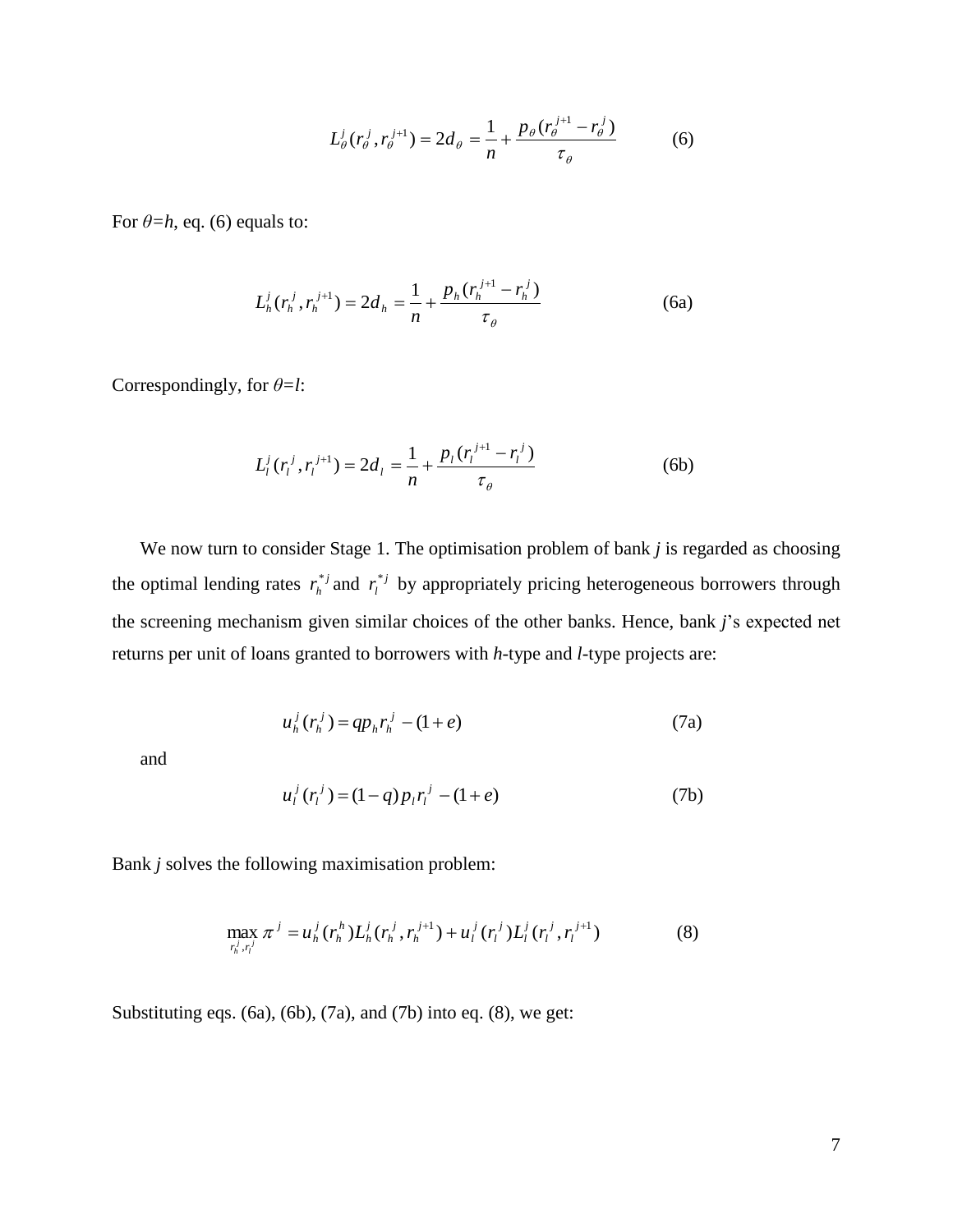$$
\max_{r_h^j, r_l^j} \pi^j = [qp_h r_h^j - (1+e)] \left[ \frac{1}{n} + \frac{p_h (r_h^{j+1} - r_h^j)}{\tau_\theta} \right] + [(1-q)p_l r_l^j - (1+e)] \left[ \frac{1}{n} + \frac{p_l (r_l^{j+1} - r_l^j)}{\tau_\theta} \right]
$$
(9)

We differentiate the profit function with respect to  $r_h^j$  $r_h^j$  and  $r_l^j$  $r_l^j$ . The symmetric price equilibrium is obtained by setting  $r_h^j = r_h^{j+1}$ *h j*  $r_h^j = r_h^{j+1}$  and  $r_l^j = r_l^{j+1}$ *l j*  $r_l^j = r_l^{j+1}$  (the proof is relegated to the Appendix):

$$
r_{h}^{*j} = \frac{1}{p_{h}} \left[ \frac{\tau_{h}}{n} + \frac{(1+e)}{q} \right], \text{ when } \theta = h \tag{10a}
$$

$$
r^{*j}_{l} = \frac{1}{p_l} \left[ \frac{\tau_l}{n} + \frac{(1+e)}{(1-q)} \right], \text{ when } \theta = l \tag{10b}
$$

Eq. (10a) is written as follows:

 $\overline{a}$ 

$$
r_{h}^{*j} = \frac{\tau_{h}}{np_{h}} + \frac{(1+e)}{qp_{h}} \Leftrightarrow r_{h}^{*j} = \frac{\tau_{h}q + n + ne}{nqp_{h}} \Leftrightarrow n(1+e) = nqp_{h}r_{h}^{*j} - \tau_{h}q \Leftrightarrow e = qp_{h}r_{h}^{*j} - \frac{\tau_{h}q}{n} - 1
$$

Computing the first derivative with respect to *n*, we obtain:  $\frac{\partial c}{\partial n} = \frac{c_h q}{n^2}$ , *q n*  $\frac{e}{h} = \frac{\tau_h}{h}$  $\partial$  $\frac{\partial e}{\partial t} = \frac{\tau_h q}{r^2}$ , which is positive since

 $\tau_h q > 0$ , and  $\tau_h$ ,  $q > 0$ , by assumption.<sup>6</sup> This shows that the greater the number of competitors in the market, the larger the screening cost that each competitor incurs. In simple terms, banks invest more in screening technology under mounting competition.

 Different interpretations can be placed upon this finding. First, the level of credit risk that banks are subjected to in a more competitive environment tends to be higher. This is because banks are more prone to make mistakes in their lending decisions as the number of credit applicants and, hence, that of applicants with low-quality projects increase due to the intensified competition. To protect their portfolios from the increased threat of credit risk, banks turn to invest a larger amount

 $6$  It is straightforward that we obtain the same result if we differentiate eq. (10b) with respect to *n* instead of eq. (10a).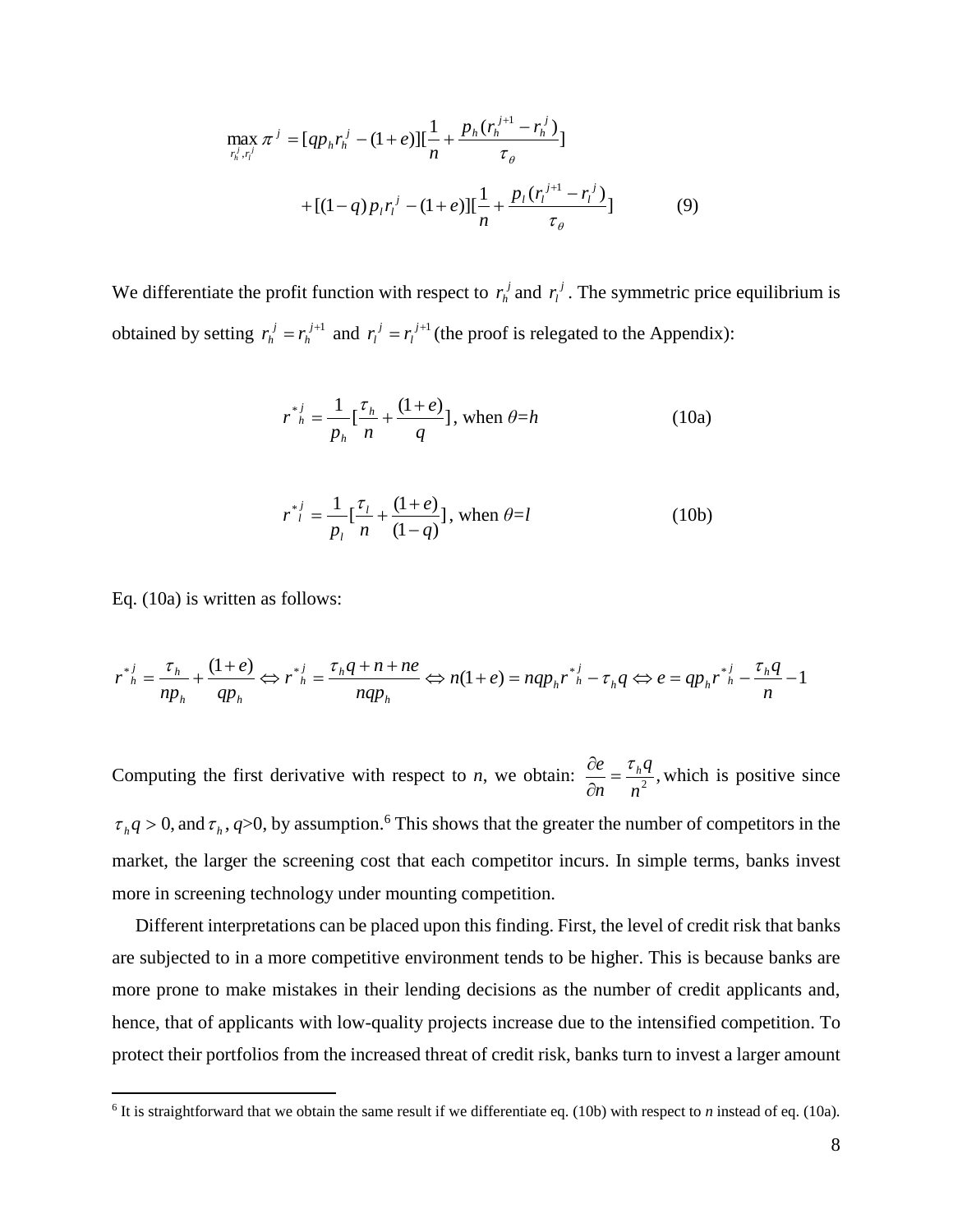of money in screening. Further, if a bank anticipates a reduction in the expected returns from a proposed project due to the higher credit risk, this can produce a pronounced increase in the screening of prospective borrowers, with substantial corresponding welfare effects.<sup>7</sup>

An alternative interpretation of the reported increase in the screening cost due to the enhanced competition is grounded on the view of Acharya et al. (2006) according to which the informational effectiveness of banks is lower in highly competitive markets. Similarly, Shaffer (1998) argues that the screening process is less effective in less concentrated markets, and Gomez and Ponce (2014) show that more vigorous competition deteriorates the effectiveness of banks to screen loan applicants. On the whole, banks are required to incur a higher screening cost under fiercer competition to maintain the quality of the acquired information.

The global financial crisis allowed the banking market to evolve into a system where banks are more effective in screening the would-be borrowers. This hinges upon the Schumpeterian concept of 'creative destruction', which, in the context of our research, refers to the emergence of a new banking market architecture through the devastating effects of the crisis on the sector that allows banks to operate more effectively. To give an example, the majority of banks that failed during the crisis were small-to-medium sized banks; on the other hand, those that were bailed out were large institutions. Moreover, the numerous mergers and acquisitions gave birth to a bunch of new large banks. Since smaller banks have admittedly a more limited access to the information set of loan applicants compared to larger banks, the post-crisis banking sector which consists of a higher number of large banks and a lower number of small banks is more effective in screening.<sup>8</sup>

#### **4. Conclusion**

 $\overline{a}$ 

Historically, financial crises and the structure of the banking market have been strongly interrelated with each other. In a crisis, the number of distressed institutions increase, and this, in turn, leads to an upsurge in the volume of bankruptcies, liquidations, and consolidations. Consequently, the number of banks in the industry and, hence, the level of competition is drastically reduced.

<sup>7</sup> A similar argument had been put forward by Bose et al. (2012).

<sup>8</sup> Marquez (2002) shows that a small bank has less information about the market than a large bank and, hence, the former bank is less effective in its screening.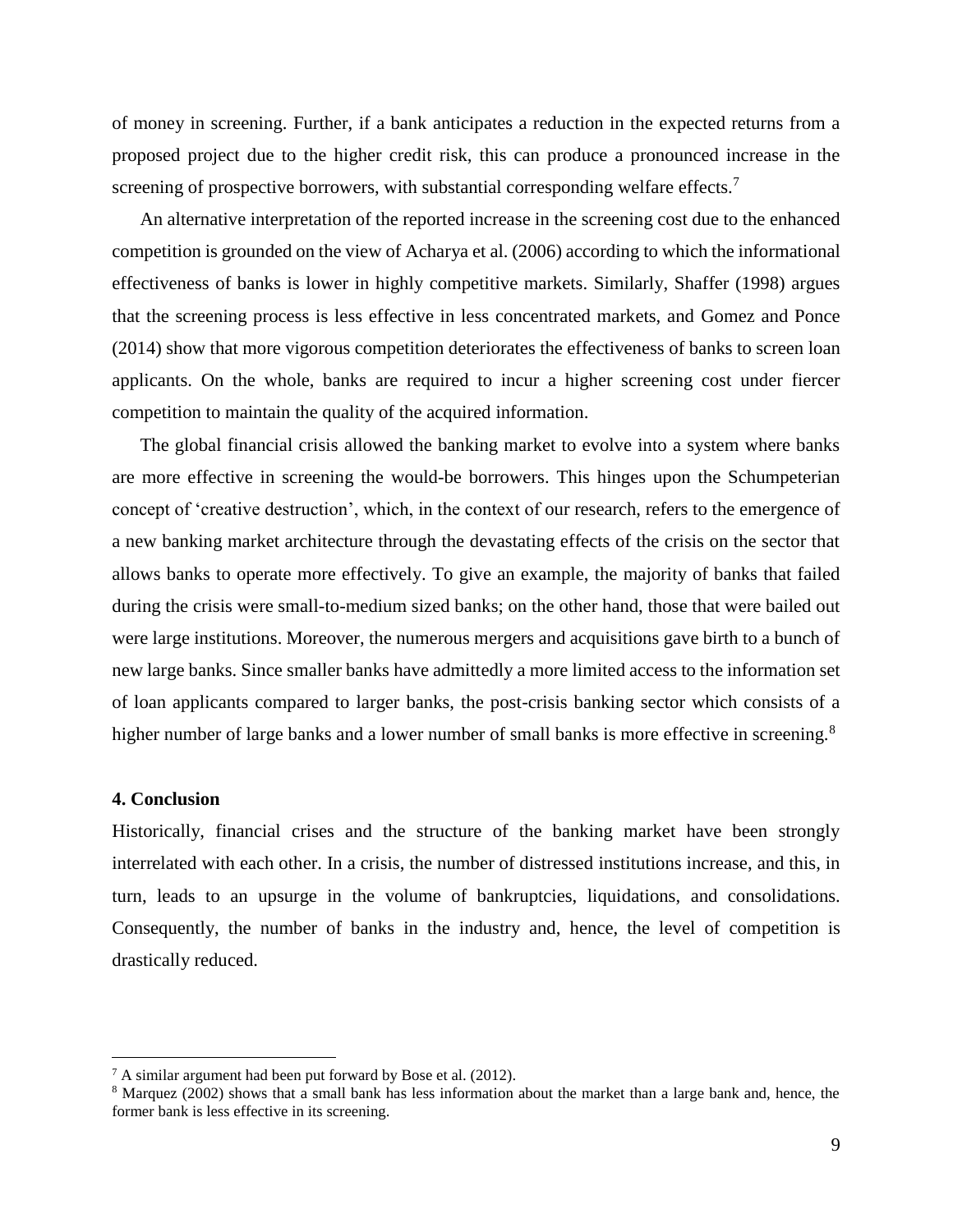We demonstrate that when market conditions are distorted, this has a dilutive impact on the incentives mechanism of banks to screen the loan applicants. Indeed, the large-scale transformations that occurred in the banking market led financial institutions to reassess their incentives to invest in screening. More generally, banks are found to invest less in screening technology when competition is eroded.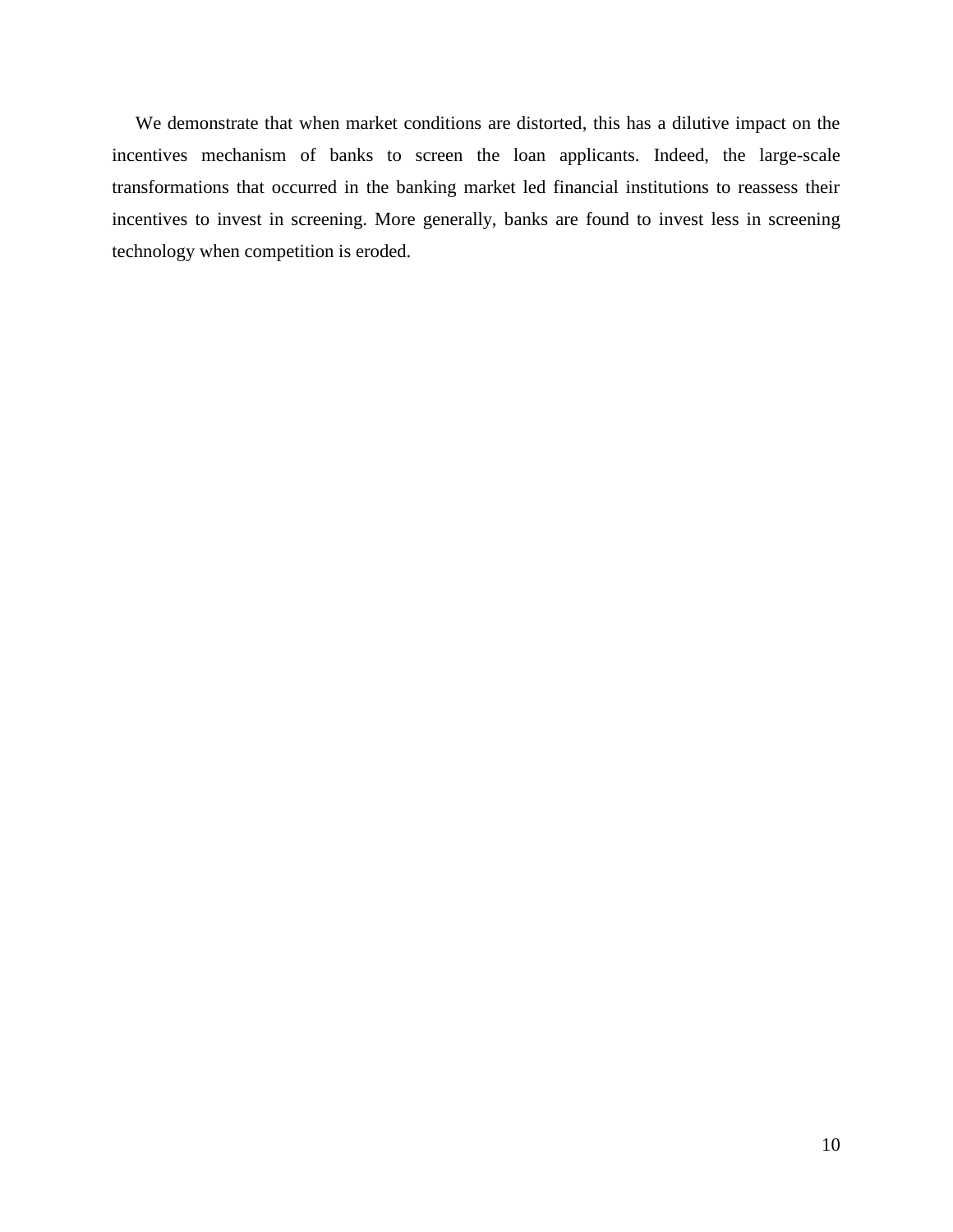#### **References**

- Acharya, V.V., Hasan, I., Saunders, A., 2006. Should banks be diversified? Evidence from individual bank loan portfolios. J Business 79, 1355-1412.
- Bolton, P., Freixas, X., Gambacorta, L., Mistrulli, P.E., 2013. Relationship and transaction lending in a crisis. Bank for International Settlements Working Papers no 417.
- Boot, A.W.A, Thakor, A.V., 2000. Can relationship banking survive competition?. J. Finance 55, 679-713.
- Bose, A., Debashis, P., Saapington, D.E.M., 2012. Extreme screening policies. Eur. Econ. Rev. 56, 1607-1620.
- Calderon, C., Schaeck, K., 2016. The effects of government interventions in the financial sector on banking competition and the evolution of zombie banks. J. Financ. Quant. Anal. 51, 1391- 1436.
- Gomez, F., Ponce, J., 2014. Bank competition and loan quality. *J Financ. Serv. Res.* 46, 215-233.
- Marquez, R., 2002. Competition, adverse selection, and information dispersion in the banking industry. Rev. Financ. Stud. 15, 901-926.
- Salop, S.C., 1979. Monopolistic competition with outside goods. Bell J Econ 10, 141-156.
- Shaffer, S., 1998. The winner's curse in banking. J. Financ. Intermed. 7, 359-392.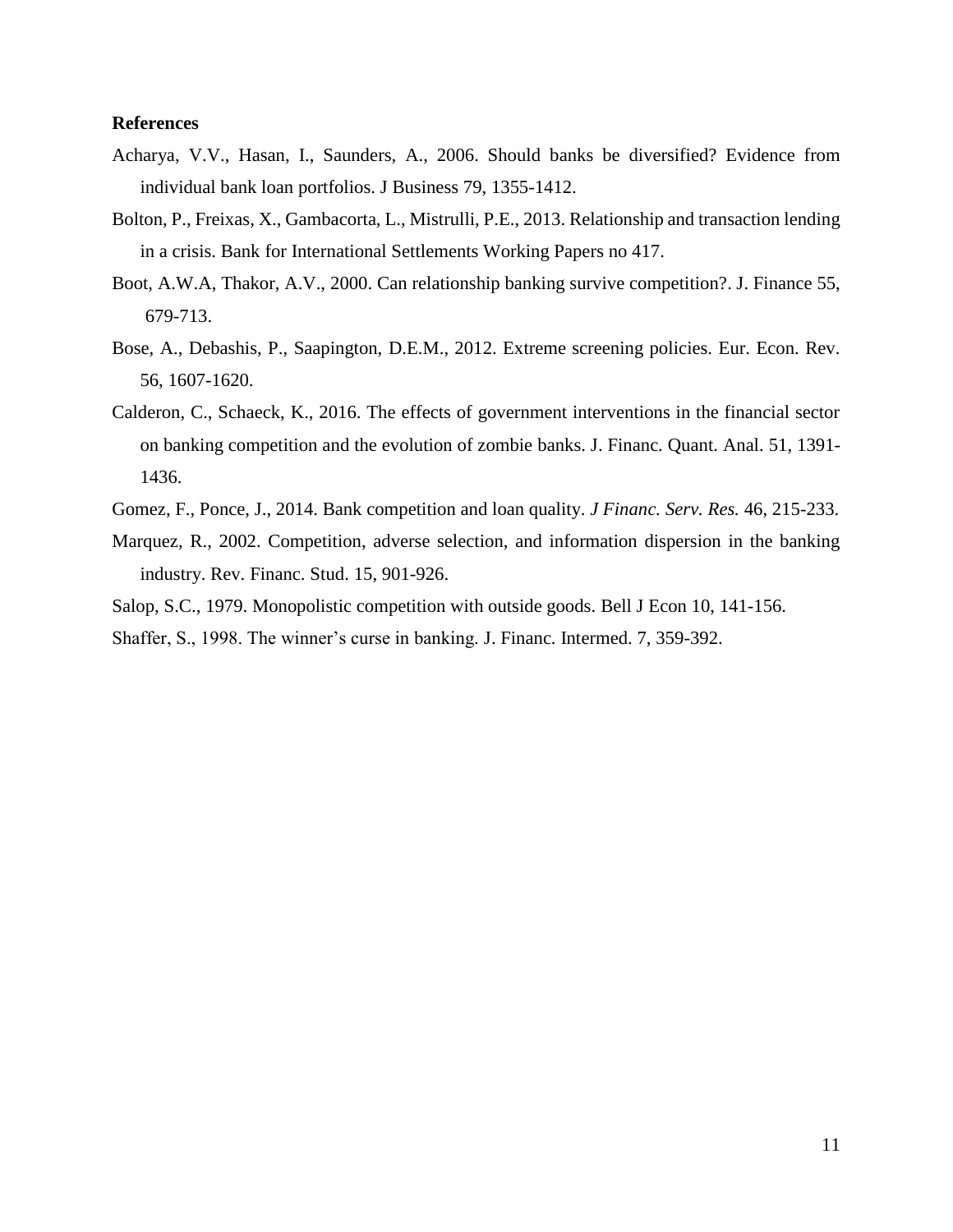## **Appendix**

Eq. (9) can be written as follows:

$$
\max_{r_h^j, r_l^j} \pi^j = \frac{qp_h r_h^j}{n} + \frac{qp_h^2 r_h^j r_h^{j+1} - qp_h^2 (r_h^j)^2}{\tau_h} - \frac{1}{n} - \frac{p_h r_h^{j+1} - p_h r_h^j}{\tau_h} - \frac{e}{n} - \frac{ep_h r_h^{j+1} + ep_h r_h^j}{\tau_h} + \frac{p_l r_l^j}{n} + \frac{p_l^2 r_l^j r_l^{j+1} - p_l^2 (r_l^j)^2}{\tau_l} - \frac{qp_l r_l^j}{n} - \frac{qp_l^2 r_l^j r_l^{j+1} + qp_l^2 (r_l^j)^2}{\tau_l} - \frac{1}{n} - \frac{p_l r_l^{j+1} + p_l r_l^j}{\tau_l} - \frac{e}{n} - \frac{ep_l r_l^{j+1} + ep_l r_l^j}{\tau_l}
$$
\n(A1)

To obtain bank *j*'s optimal loan interest rate for the *h*-type borrowers, we calculate the first order conditions of (A1) with respect to  $r_h^j$  $r_h^j$  :

$$
\frac{\partial \pi^j (r^j, r^{j+1})}{\partial r_h^j} = 0 \Longrightarrow \frac{qp_h}{n} + \frac{qp_h^2 r_h^{j+1} - 2qp_h^2 r_h^j}{\tau_h} + \frac{p_h}{\tau_h} + \frac{ep_h}{\tau_h} = 0 \Leftrightarrow
$$
  

$$
\Leftrightarrow \tau_h q + nqp_h r_h^{j+1} - 2nqp_h r_h^j + n + ne = 0
$$

To obtain the symmetric Nash equilibrium, we set  $r_h^j = r_h^{j+1}$ *h j*  $r_h^{\ j} = r_h^{\ j+1}$ :

$$
nqp_h r_h^j = \tau_h q + n(1+e) \Leftrightarrow r_h^j = \frac{\tau_h}{np_h} + \frac{(1+e)}{qp_h} \Leftrightarrow r_h^j = \frac{1}{p_h} \left[ \frac{\tau_h}{n} + \frac{(1+e)}{q} \right]
$$

We work in a similar way to get the optimal loan rate for the *l*-type borrowers:

$$
\frac{\partial \pi^{j}(r^{j},r^{j+1})}{\partial r_{l}^{j}} = 0 \Rightarrow \frac{p_{l}}{n} + \frac{p_{l}^{2}r_{l}^{j+1} - 2p_{l}^{2}r_{l}^{j}}{\tau_{l}} - \frac{qp_{l}}{n} - \frac{qp_{l}^{2}r_{l}^{j+1} + 2qp_{l}^{2}r_{l}^{j}}{\tau_{l}} + \frac{p_{l}}{\tau_{l}} + \frac{ep_{l}}{\tau_{l}} = 0 \Leftrightarrow
$$
  

$$
\Leftrightarrow \tau_{l} + np_{l}r_{l}^{j+1} - 2np_{l}r_{l}^{j} - \tau_{l}q - nqp_{l}r_{l}^{j+1} + 2nqp_{l}r_{l}^{j} + n + ne = 0
$$